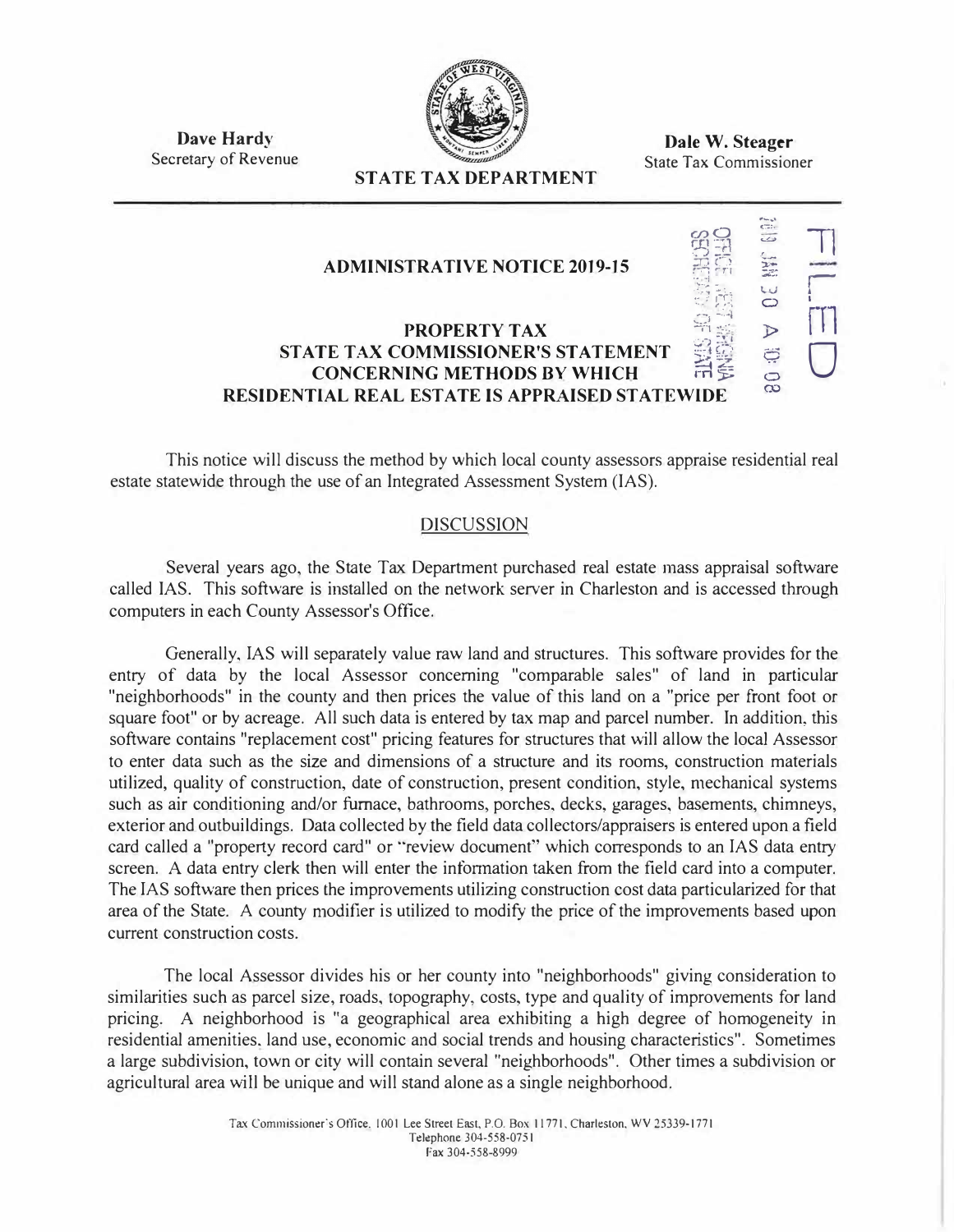#### Administrative Notice 2019-15 **Page 2**

The County Clerk prepares a "Certificate of Transfer" which will state change of ownership, legal description and whether the transfer is deed stamp exempt or not and whether consideration was paid. The County Clerk provides these "Certificates of Transfer" to the Assessor.

The Assessor will receive a copy of the "Certificate of Transfer" for each such conveyance. The Assessor, by tax map and parcel number, will enter into the computer these "transfers" indicating the "consideration" paid for a particular parcel but also indicating by "validity code" whether the sale is a "valid sale", "involved additional parcels", "not open market", "changed after sale", "related person", "forced sale", "land contract", "construction costs" or "included personal property".

Based upon the "transfer" values, that are identified by the Assessor as being valid arms-length sales as defined by State law, the Assessor will generate a "price per front foot or square foot" for smaller parcels or a monetary per acre value for larger parcels in each neighborhood. Again all data is entered by tax map and parcel number. In those "neighborhoods" where there have been insufficient numbers of "transfers" of unimproved land to generate a "price per front foot or square foot" or a monetary per acre value, the Assessor will take a valid "transfer" price for an improved parcel, value the improvements and subtract the price of the improvements to arrive at a value for the land. This method, commonly referred to as a "land residual method", will then generate a "price per front foot" or a per acre value for the raw land in that neighborhood. Each parcel is physically reviewed and adjustments applied to reflect individual variations with each neighborhood.

Mapping is crucial to any mass appraisal. The county tax maps have been generated over the years utilizing recorded plats, recorded descriptions and aerial photography. Tax map and parcel numbers are assigned to each parcel in the county. Based upon lot measurement or acreage derived by mapping, lot dimensions or acreage is entered into the IAS system by tax map and parcel number for each lot or parcel. The "price per front foot" or acreage value for the neighborhood is then applied to each lot or parcel in the neighborhood, as the case may be, to arrive at an appraised value for the land. This appraised value will reflect market value for the subject land.

Field data collection is the key to "pricing" an improvement. The field data collector or appraiser will visit the structure. He will note on the "property record card" the type of structure, the exterior walls, the style of the structure, the age of the structure, the living accommodations to include total number of rooms, bedrooms, family rooms, plumbing, basement, heating, attic, physical condition, other features such as recreation room area, finished basement living area, basement garage, unfinished area, grade factor, cost and design factor and CDU (condition, desirability and utility factor). The field data collector or appraiser will measure the structure and other structures on the lot or parcel and note on the "property record card" the dimensions of each structure and will draw a ground floor sketch of the dwelling or main structure and additions. Finally, the field data collector or appraiser will visit the "other buildings and yard improvements" and note on the "property record card" the "type code", "quantity", "year", "size", "grade", and "condition" of the other improvements. The data entered on the "property record card" or "review document" is then entered into the IAS system by the data entry clerk and the IAS system then generates the depreciated replacement cost value, which is market value of the improvements.